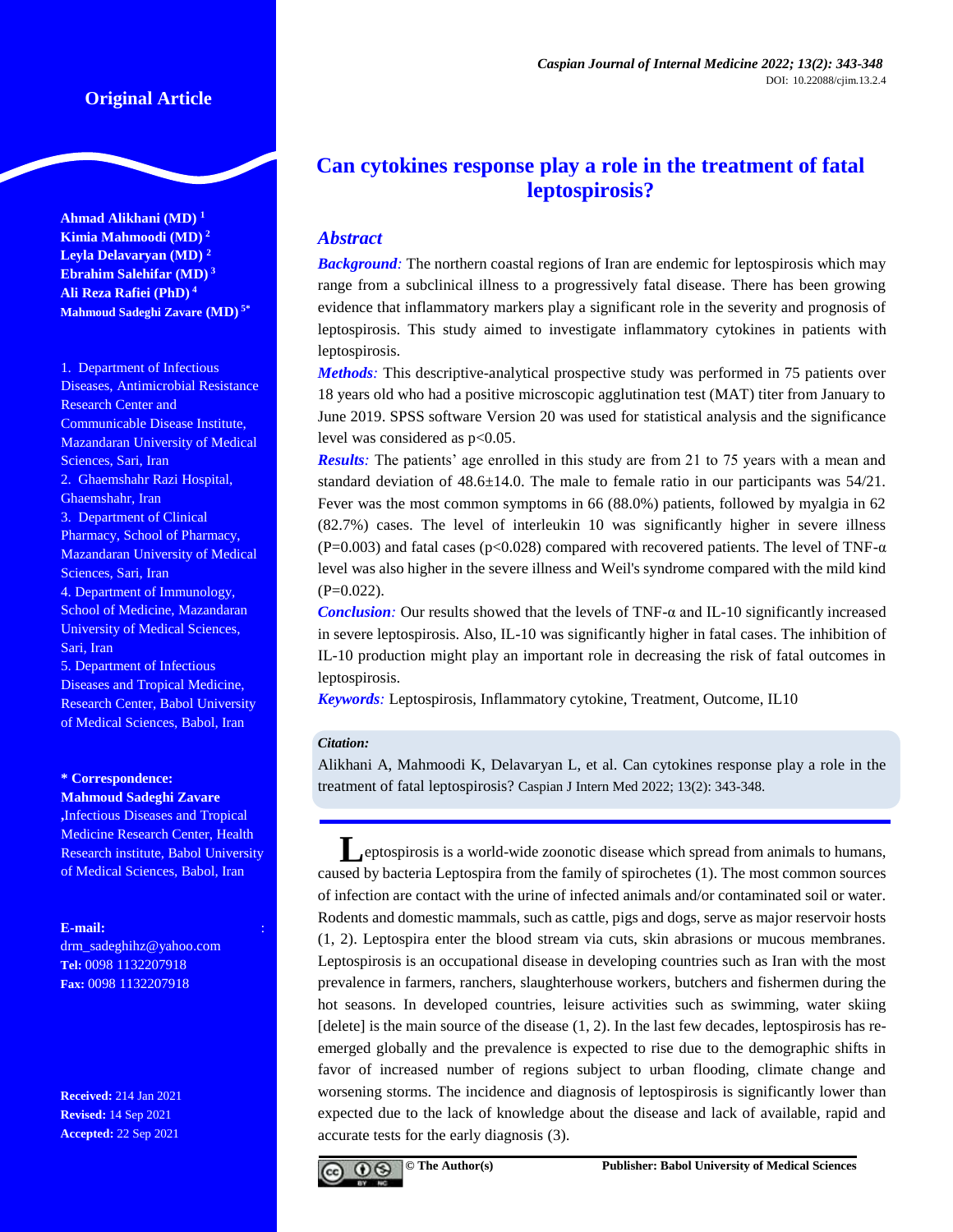Non-specific manifestations of leptospirosis often lead to mis-diagnosis [\(4-6\)](#page-4-3). In Iran, annually, many farmers refer to the medical centers with fever and chills, severe headaches, myalgia, nausea, vomiting, and conjunctival hemorrhage during the agricultural season. The undiagnosed leptospirosis leads to a variety of expensive and invasive tests [\(7\)](#page-4-4). Direct contact with the microbial agents during an infection activates the innate immune system and generate the anti-inflammatory response by regulating the expression of cytokines which are believed to be involved in the pathogenesis of leptospirosis. Tumor Necrosis Factor alpha (TNF- $\alpha$ ) is an acute phase reactant in early systemic inflammation which recruits leukocytes to the site of infection and/or tissue damage [\(8\)](#page-4-5). The increase in plasma concentrations of TNF- $\alpha$  is associated with poor prognosis in patients with leptospirosis  $(9)$ . Interleukin 10 (IL-10) is known as an anti-inflammatory cytokine with pleiotropic effects in regulating immunity and inflammation by regulating Th1 cytokine production [\(10\)](#page-4-7).

Considering the role of the inflammatory cytokines in the development of severe leptospirosis, these markers may be beneficial for better diagnosis of the complicated cases of leptospirosis and determining further prognosis. The North of Iran, especially Mazandaran province, is an endemic region for leptospirosis. Considering the growing need for a faster method to identify severe forms of leptospirosis and its treatment, and regarding the limited available data on the role of the major pro-inflammatory markers, the present study aimed to investigate the role of acute phase serum cytokines including IL-6, IL-8, IL-10, IL-12 and TNF- $\alpha$  concentrations in the progression of leptospirosis.

## **Method**

This descriptive-analytical study was performed on 75 patients with over 18 years of age who referred to Razi Hospital, Ghaemshahr, Iran, between April to June 2019, with laboratory-confirmed leptospirosis. Razi Hospital is an educational hospital affiliated to Mazandaran University of Medical Sciences which serves as a referral infectious diseases center in the North of Iran. Annually, among the more than 100 leptospirosis 100 admitted in this hospital considering its excluding criteria, 75 patients are included ultimately.

The diagnosis of disease was confirmed using the microscopic agglutination test (MAT), or ELISA (NovaTec Immundiagnostica GmbH, Germany, IgM & IgG). The

positive MAT criteria included at least a fourfold rise in antibody titers between acute and convalescent sera after 14- 30 days or a single titer of  $\geq$  400 in one or more samples. We collected 5 ml of blood from each participant with mild and severe leptospirosis and Weil's syndrome. The whole blood samples were centrifuged.

The isolated serum was stored at -20 °C and tested to measure the level of cytokines. Serum levels of IL-6, IL-8, IL-10, IL-12, and TNF- $\alpha$  were measured by the quantitative sandwich enzyme immunoassay using appropriate ELISA kits (R&D, CA). Briefly, the plates were coated by the desired anti-human antibody as the capture antibody for 24 hours at 4°C. Subsequently, 100 μl of standards or sera were added and the procedure was performed according to the manufacturer's instructions. Reference concentrations of the cytokines were used to prepare assay calibration. The absorption was determined with an ELISA reader (Biotek ELX800, USA) at 450 nm. The cytokine concentrations were interpolated from standard curves expressed in pg/ml. To avoid any bias, all samples were blindly analyzed without knowing the clinical status.

Clinical features related to the disease progression and laboratory data were extracted by the interview and patients' records, respectively. The inclusion criteria were patients over 18 years of age with possible diagnosis of leptospirosis due to the positive MAT titer and clinical features. Patients with other co-morbidities such as malignancies, autoimmune disorders (e.g., rheumatic diseases), and diabetes mellitus were excluded.

Statistical analysis was performed using the SPSS 20.0 (Statistical Package for Social Science, Version 20) statistical software package. Quantitative variables were described as mean and standard deviation (SD). The Kolmogorov-Smirnov test was used for the determination of quantitative data distribution. When the distribution of variables was normal, student's t-test was used for the comparison of mean of 2 independent samples, and the non-parametric Mann-Whitney U test was used to compare non-normally distributed variables. Qualitative data was compared between the 2 groups using the chi-square  $(\chi^2)$  test. The difference was considered statistically significant when p<0.05.

The research protocol of this study was approved by the Research and Ethics Committee of Mazandaran University of Medical Sciences. (IR.MAZUMS.IMAMHOSPITAL.REC.1398.2824) written informed consent was obtained from all patients.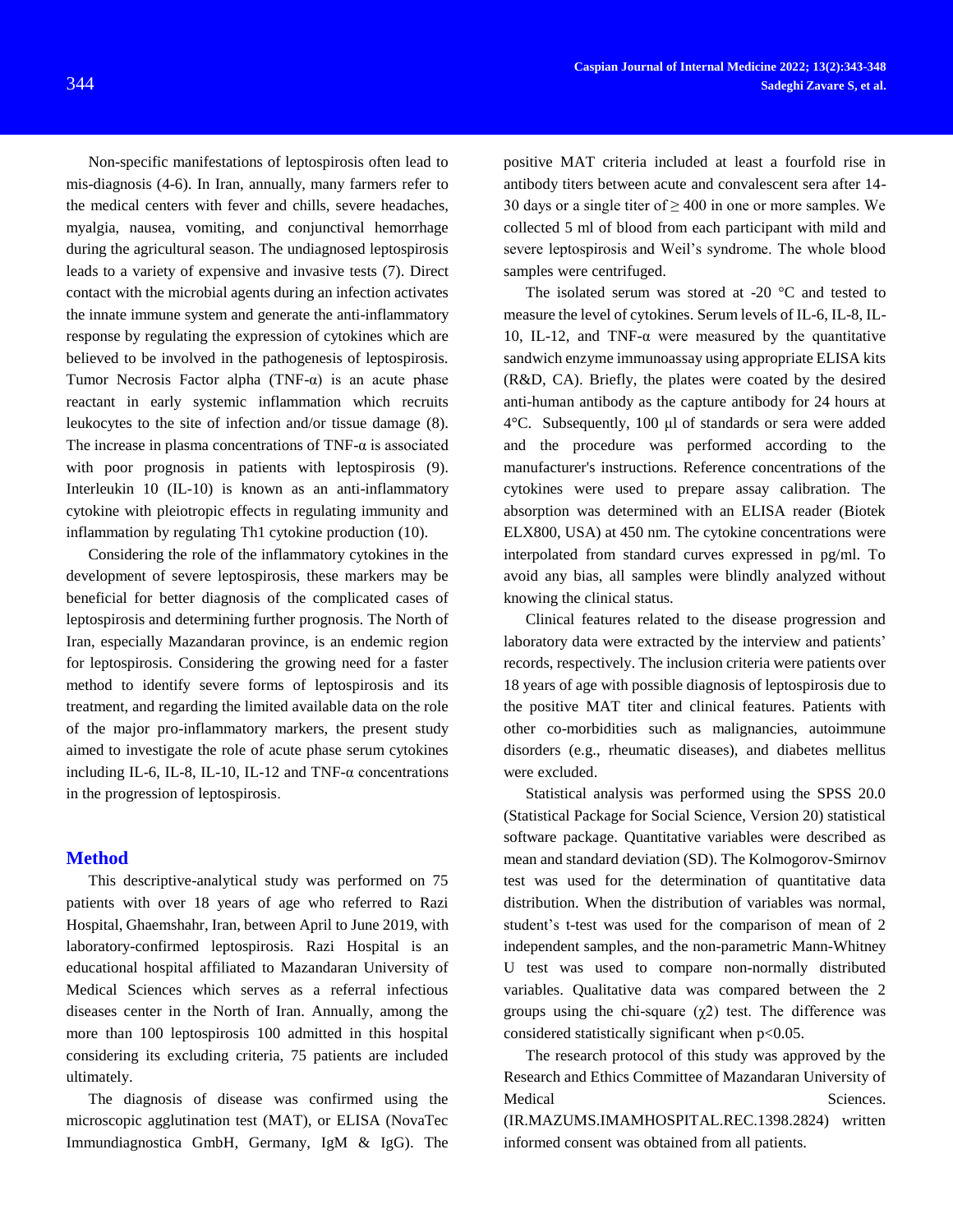#### **Results**

The patients' age enrolled in this study ranged from 21 to 75 years with a mean and standard deviation of  $48.6 \pm 14.0$ years. Most patients had 46 to 55 years and the male to female ratio in our participants was 54/21. Fever was the most common symptom in 66 (88%) patients, followed by myalgia in 62 (82.7%) cases. Among the 75 patients, the disease severity was mild in 39 (52.0 %), Severe in 31 (41.3%) and Weil Syndrome in 5 (6.7%) patients. The most common complications of leptospirosis were renal failure in 34 (45.3%) and hepatic involvement in 31 (41.3%) cases. 72 (96.0%) patients completely recovered, and 3 (4.0%) cases had fatal outcomes. Patients were divided into three groups based on the correction of platelet level: normal, reduced, and corrected with 29 (38.7%), 22 (29.3%) and 24 (32.0%) patients, respectively. The normal range regarding to up-todate 2021 was considered as 150000 to 450000 / microl. The levels of IL-6, IL-8, IL-10, IL-12 and TNF-α at the presentation time were 3.4±3.4, 11.7±15.4, 17.1±17.6,  $32.0 \pm 12.3$  and  $27.9 \pm 28.3$ , respectively. There was no statistically significant difference in the levels of cytokines between different age groups, genders, complications, response to treatment and outcome, (all P-values >0.05).

Table 1 describes the level of inflammatory cytokines in patients with leptospirosis in both gender groups.

The level of IL-10 was significantly higher in patients with Weil's syndrome (23.41±19.78) compared with mild  $(5.02 \pm 6.13)$  and severe  $(11.15 \pm 12.43)$  forms of the disease (P=0.003). Also, the level of TNF- $\alpha$  was significantly higher in patients with Weil's syndrome compared with mild and severe forms (36.44±31.22 vs 14.59±12.79 and 19.36±22.84, respectively,  $(P=0.022)$ . There was no significant difference between the level of IL-6, IL-8 and IL-12 with different severities of the leptospirosis (table 2).

IL-10 was significantly higher in patients with fatal disease (P=0.028). All three patients died of alveolar hemorrhage. There was no statistically significant difference for other cytokines regarding the mortality rate (table 3). The level of IL-6 was higher in patients with reduced platelet correction  $(4.86\pm5.32)$ , compared with normal  $(2.80\pm1.62)$ and corrected groups  $(2.68\pm1.47)$ ,  $(P=0.038)$ . The level of IL-10 was significantly higher in patients with normal platelet correction (22.43±19.88) compared with other two groups (P=0.023). The level of TNF- $\alpha$  was 40.30 $\pm$ 32.24, 25.99±25.38, and 13.73±17.51 in normal, decreased and corrected platelet, which showed a statistically significant difference  $(P=0.003)$ . In other inflammatory cytokines including IL-8 and IL-12, based on different platelet correction, no statistically significant difference was observed (p>0.05). Data are shown in table 4.

| <b>Variables</b> | <b>Sex</b>      |                 | <b>Pvalue</b> |
|------------------|-----------------|-----------------|---------------|
|                  | <b>Female</b>   | <b>Male</b>     |               |
| $IL-6$           | $33 + 2.2$      | $3.5 + 3.7$     | 0.852         |
| $II - 8$         | $9.2 \pm 13.5$  | $12.7 \pm 16.1$ | 0.386         |
| $IL-10$          | $17.3 \pm 18.8$ | $17.1 \pm 17.4$ | 0.961         |
| $IL-12$          | $37.1 \pm 12.7$ | $30.0 \pm 11.6$ | 0.053         |
| $TNF-a$          | $28.4 + 29.5$   | $27.7 + 28.1$   | 0.930         |

#### **Table 1. Levels of inflammatory cytokines in patients with leptospirosis by sex**

**Table 2. Levels of inflammatory cytokines in patients with leptospirosis based on disease Severity**

| <b>Variable</b> | <b>Disease Severity</b> |                   | Weil's syndrome   | <i>pvalue</i> |
|-----------------|-------------------------|-------------------|-------------------|---------------|
|                 | <b>Mild</b>             | <b>Severe</b>     |                   |               |
| $IL-6$          | $2.5 \pm 1.01$          | $3.39 \pm 4.74$   | $3.57 \pm 0.03$   | 0.806         |
| $II - 8$        | $8.36 + 6.88$           | $10.93 \pm 14.59$ | $12.74 \pm 16.88$ | 0.786         |
| $IL-10$         | $5.02 + 6.13$           | $11.15 \pm 12.43$ | $23.41 \pm 19.78$ | 0.003         |
| $II - 12$       | $32.02 \pm 12.73$       | $32.86 \pm 11.83$ | $26.06 \pm 11.96$ | 0.521         |
| <b>TNF</b>      | $14.59 \pm 12.79$       | $19.36 + 22.84$   | $36.44 + 31.22$   | 0.022         |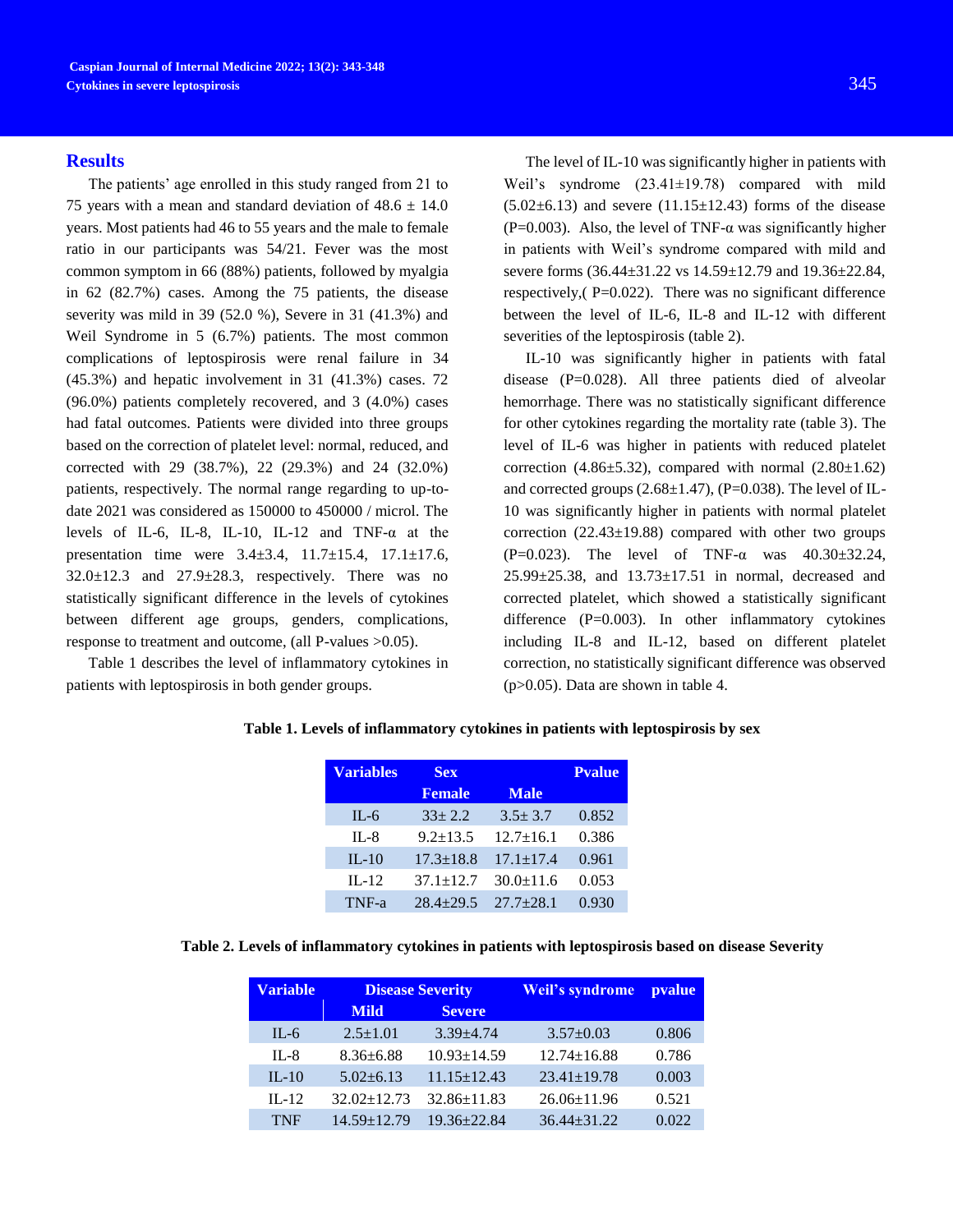# **Table 3. Levels of inflammatory cytokines in patients with leptospirosis by mortality**

| <b>Mortality</b> |                 | pvalue |
|------------------|-----------------|--------|
| N <sub>0</sub>   | yes             |        |
| $3.5 \pm 3.4$    | $2.4 \pm 0.5$   | 0.601  |
| $11.3 \pm 15.2$  | $20.4 \pm 20.6$ | 0.324  |
| $1.9 \pm 1.1$    | $17.8 \pm 17.7$ | 0.028  |
| $32.2 \pm 12.0$  | $27.3 \pm 20.0$ | 0.508  |
| $27.7 + 28.4$    | $32.2 + 31.7$   | 0.792  |
|                  |                 |        |

**Table 4. Levels of inflammatory cytokines in patients with leptospirosis based on correction**

| <b>Variable</b> | <b>Normal</b>     | <b>Decreased</b>  | <b>Corrected</b>  | <i>pvalue</i> |
|-----------------|-------------------|-------------------|-------------------|---------------|
| $IL-6$          | $2.80 \pm 1.62$   | $4.86 \pm 5.32$   | $2.68 \pm 1.47$   | 0.038         |
| $II - 8$        | $12.61 \pm 20.06$ | $12.73 \pm 13.27$ | $9.38 + 9.84$     | 0.707         |
| $IL-10$         | $22.43 \pm 19.88$ | $18.13 \pm 18.26$ | $9.01 \pm 9.78$   | 0.023         |
| $II - 12$       | 33.65 $\pm$ 12.29 | $31.28 \pm 12.02$ | $30.52 \pm 12.78$ | 0.635         |
| TNF-a           | $40.30 + 32.24$   | $25.99 + 25.38$   | $13.73 \pm 17.51$ | 0.003         |

# **Discussion**

The main purpose of this study was to determine cytokines response in severe form and fatal leptospirosis. IL-10 and TNF-α level were significantly higher in severe form and Weil's syndrome. In addition, IL-10 was significantly higher in fatal cases, all of which were after intra-alveolar hemorrhage. Reis. et al.  $(11)$  confirmed that an increase in IL-10 and TNF-α was associated with higher disease severity. Progression from a non-specific immune response to an acquired immune response with Th2 predominance, including inhibition of Th1 with excessive production of IL-10, plays an important immune-pathogenic role in estimating the severity and mortality rate of leptospirosis. This finding is consistent with the results of studies in animal models of leptospirosis, which have shown that increased production of IL-10 is associated with increased mortality [\(7\)](#page-4-4). In addition, previous studies in leptospirosis have shown a significant association between IL-10 and fatal outcomes [\(12\)](#page-4-9).

Studies have shown that components of the leptospira bacterium, including glycoproteins and lipopolysaccharides, are released after bacterial lysis, which inhibit Na / K-ATPase enzyme and could cause direct tissue damage or increased production of plasma non-esterified fatty acid (NEFA) that result in excessive release of inflammatory mediators. These factors lead to a severe immune response with multiple organ damage, which are seen in the severe forms of the leptospirosis [\(13\)](#page-4-10). In the previous studies, higher levels of interleukin 2, 4, 6, 8, 10, and 17, as well as  $TNF-\alpha$ , were significantly associated with the disease severity. In addition,

patients with severe illness or fatal cases had higher levels of IL-6 and 8 [\(11\)](#page-4-8). A previous study in Thailand have shown that patients with organ involvement have significantly higher levels of IL-6, 8, and 10 in the acute phase serum [\(14\)](#page-4-11). Chierakul et al. [\(15\)](#page-4-12) showed that IL-6 and TNF- $\alpha$  were the most important pro-inflammatory cytokines in the serum of leptospirosis patients. Our results suggested determining the level of TNF- $\alpha$  in patient's serum maybe as a favorable prognostic factor in leptospirosis patients.

In the present study, no significant relationship was found between the level of IL-6, and 8 with the severity and mortality rate of the leptospirosis. The evidence on this finding is not quite so clear. In a study by Mikulski et al. [\(16\)](#page-5-0), which examined prognostic markers for the severity of leptospirosis, no significant relationship was found between severity and mortality with levels of IL-6, and 8. A similar result was obtained in a study by Tajiki et al.[\(17\)](#page-5-1). In contrast, studies have shown that high levels of IL-6, and 8 were associated with the more severe forms and fatal cases of the disease [\(3,](#page-4-2) [18,](#page-5-2) [19\)](#page-5-3). IL-8 is a pro-inflammatory mediator that induces chemotaxis of neutrophils and is associated with hepatitis caused by leptospirosis, whereas IL-6 disrupts the endothelial barrier and is associated with pulmonary hemorrhage syndrome [\(11,](#page-4-8) [20\)](#page-5-4). One of the reasons for these controversial results could be the timing of IL-6, and 8 sampling and the different severity of the disease in patients. The rate of these cytokines in the present study was higher in patients with severe forms of the disease compared with patients with mild form; however, this difference was not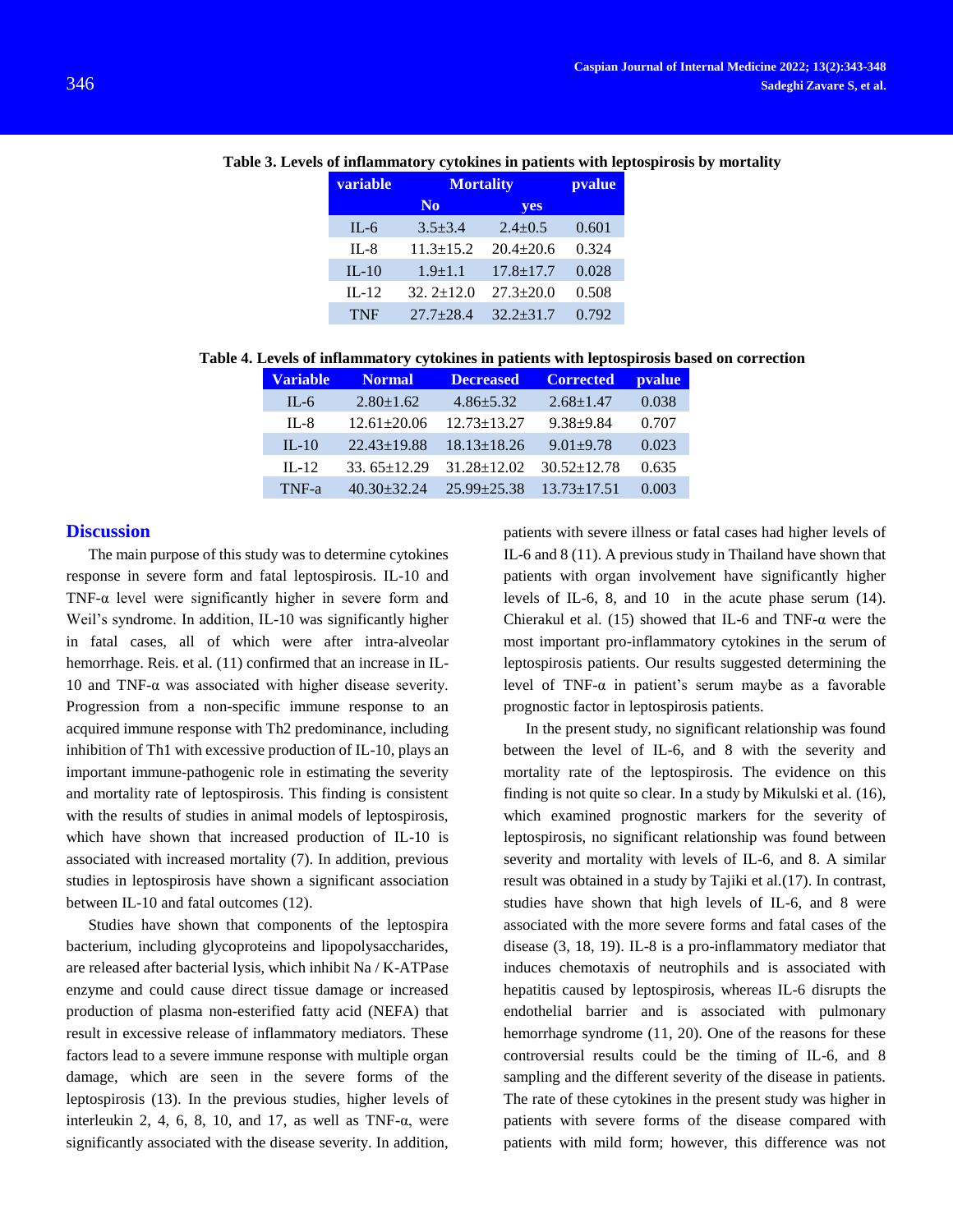statistically significant. Also, in the present study, platelet correction was associated with decreased levels of IL-6, TNFα, and IL-10. The use of anti-IL-10 therapies should be considered in the prevention of fatal outcomes. However, due to the lack of enough studies in this field, more studies are needed to target IL-10 in the treatment of the severe forms of the leptospirosis. One of the limitations of this study was the small sample size, which can make it difficult to identify significant relationships in the whole community. However, an attempt was made to increase the accuracy of the study as much as possible by examining multiple inflammatory cytokines and the accurate diagnosis of [delete] leptospirosis with MAT test. In conclusion, the results show that TNF- $\alpha$ and IL-10 significantly increased in severe leptospirosis and IL-10 is significantly higher in fatal cases. Platelet correction is also associated with decreased levels of IL-6, TNF- $\alpha$ , and IL-10. To balance between TNF-  $\alpha$  and IL-10 production might play an important role in decreasing the risk of death from leptospirosis. This may be provided by anti TNF-  $\alpha$  or IL-10 products in these patients.

**Recommendations:** The use of specific anti-inflammatory cytokine products such as IL-10 will shed light on the treatment and better prognosis of leptospirosis patients [delete]. Our results suggest determining and balancing [delete] the level of TNF- $\alpha$  and IL-10 in patient's serum as useful prognostic factors in leptospirosis patients.

# **Acknowledgments**

We would like to thank the assistance and cooperation of the infectious disease ward staff and all the patient participants.

**Funding**: This work was supported by a grant from the Research and Technology Deputy of Mazandaran University of Medical Sciences. (ID: 2824)

**Conflict of interest:** The authors declare that they have no conflict of interest.

# **References**

<span id="page-4-0"></span>1. Bennett JE, Dolin R, Blaser MJ. Mandell, douglas, and bennett's principles and practice of infectious diseases. 8th ed. 2-volume set: Elsevier Health Sciences; 2014. Available at: https://www.elsevier.com/books/mandelldouglas-and-bennetts-principles-and-practice-ofinfectious- diseases/bennett/978-1-4557-4801-3

- <span id="page-4-1"></span>2. Bharti AR, Nally JE, Ricaldi JN, et al. Leptospirosis: a zoonotic disease of global importance. Lancet Infect Dis 2003; 3: 757-71.
- <span id="page-4-2"></span>3. Rizvi M, Azam M, Ajmal M, Shukla I, Malik A. Prevalence of leptospira in acute hepatitis syndrome and assessment of IL-8 and TNF-alpha level in leptospiral hepatitis. Ann Trop Med Parasitol 2011; 105: 499-506.
- <span id="page-4-3"></span>4. Levett PN, Branch SL, Edwards CN. Detection of dengue infection in patients investigated for leptospirosis in Barbados. Am J Trop Med Hyg 2000; 62: 112-4.
- 5. Flannery B, Pereira MM, Velloso L de F, et al. Referral pattern of leptospirosis cases during a large urban epidemic of dengue. Am J Trop Med Hygiene 2001; 65: 657-63.
- 6. LaRocque RC, Breiman RF, Ari MD, et al. Leptospirosis during dengue outbreak, Bangladesh. Emerg Infect Dis 2005; 11: 766.
- <span id="page-4-4"></span>7. Lowanitchapat A, Payungporn S, Sereemaspun A, et al. Expression of TNF-α, TGF-β, IP-10 and IL-10 mRNA in kidneys of hamsters infected with pathogenic Leptospira. Comp Immunol Microbiol Infect Dis 2010; 33: 423-34.
- <span id="page-4-5"></span>8. Cohen J. The immunopathogenesis of sepsis. Nature 2002; 420: 885-91.
- <span id="page-4-6"></span>9. Tajiki MH, Salomão R. Association of plasma levels of tumor necrosis factor α with severity of disease and mortality among patients with leptospirosis. Clin Infect Dis 1996; 23: 1177-8.
- <span id="page-4-7"></span>10. Al-Ashy R, Chakroun I, El-Sabban M, Homaidan FR. The role of NF-κB in mediating the anti-inflammatory effects of IL-10 in intestinal epithelial cells. Cytokine 2006; 36: 1-8.
- <span id="page-4-8"></span>11. Reis EA, Hagan JE, Ribeiro GS, Teixeira-Carvalho A, Martins-Filho OA, Montgomery RR, et al. Cytokine response signatures in disease progression and development of severe clinical outcomes for leptospirosis. PLoS Negl Trop Dis 2013; 7: e2457.
- <span id="page-4-9"></span>12. Kyriakidis I, Samara P, Papa A. Serum TNF-α, sTNFR1, IL-6, IL-8 and IL-10 levels in Weil's syndrome. Cytokine 2011; 54: 117-20.
- <span id="page-4-10"></span>13. Goncalves-de-Albuquerque C, Burth P, Silva A, et al. Leptospira and inflammation. Mediators Inflamm 2012; 2012:317950.
- <span id="page-4-11"></span>14. Chirathaworn C, Supputtamongkol Y, Lertmaharit S, Poovorawan Y. Cytokine levels as biomarkers for leptospirosis patients. Cytokine 2016; 85: 80-2.
- <span id="page-4-12"></span>15. Chierakul W, de Fost M, Suputtamongkol Y, et al. Differential expression of interferon-γ and interferon-γ-